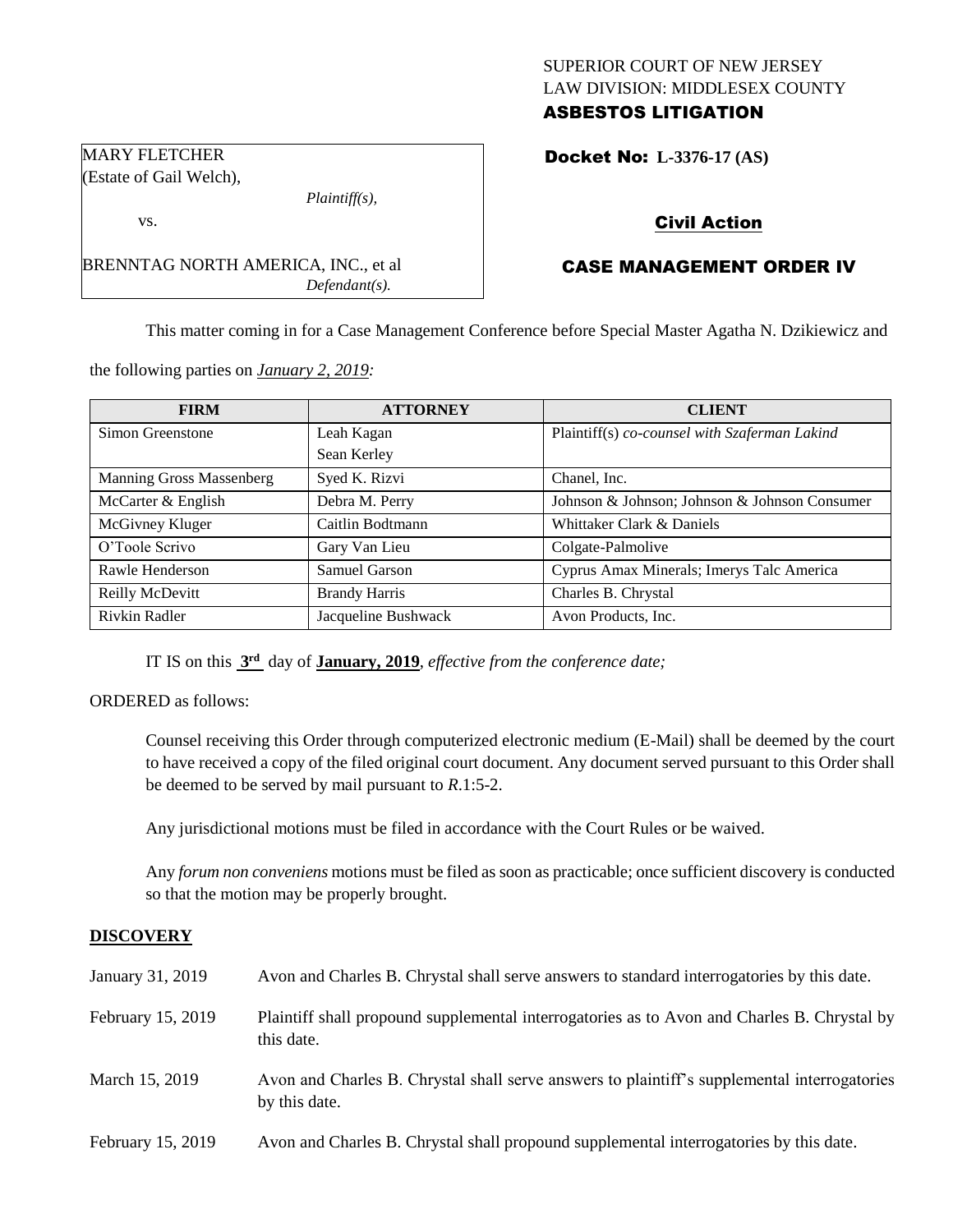- March 15, 2019 Plaintiff and co-defendants shall serve answers to supplemental interrogatories and document requests by Avon and Charles B. Chrystal by this date. May 17, 2019 Fact discovery, including depositions, shall be completed by this date. Plaintiff's counsel shall contact the Special Master within one week of this deadline if all fact discovery is not completed.
- May 17, 2019 Depositions of corporate representatives shall be completed by this date.

#### **EARLY SETTLEMENT**

August 16, 2019 Settlement demands shall be served on all counsel and the Special Master by this date.

## **MEDICAL EXPERT REPORT**

November 1, 2019 Defendants shall identify its medical experts and serve medical reports, if any, by this date. In addition, defendants shall notify plaintiff's counsel (as well as all counsel of record) of a joinder in an expert medical defense by this date.

#### **LIABILITY EXPERT REPORTS**

- July 31, 2019 Plaintiff shall identify its liability experts and serve liability expert reports by this date or waive any opportunity to rely on liability expert testimony.
- November 1, 2019 Defendants shall identify its liability experts and serve liability expert reports, if any, by this date or waive any opportunity to rely on liability expert testimony.

## **SUMMARY JUDGMENT MOTION PRACTICE**

- August 16, 2019 Plaintiff's counsel shall advise, in writing, of intent not to oppose motions by this date.
- August 30, 2019 Summary judgment motions shall be filed no later than this date.
- September 27, 2019 Last return date for summary judgment motions.

## **EXPERT DEPOSITIONS**

November 22, 2019 Expert depositions shall be completed by this date. To the extent that plaintiff and defendant generic experts have been deposed before, the parties seeking that deposition in this case must file an application before the Special Master and demonstrate the necessity for that deposition. To the extent possible, documents requested in a deposition notice directed to an expert shall be produced three days in advance of the expert deposition. The expert shall not be required to produce documents that are readily accessible in the public domain.

#### **PRE-TRIAL AND TRIAL**

| May 24, 2019               | The settlement conference previously scheduled on this date is <b>cancelled</b> .                                                                                                                                                                                                                                                              |
|----------------------------|------------------------------------------------------------------------------------------------------------------------------------------------------------------------------------------------------------------------------------------------------------------------------------------------------------------------------------------------|
| October 29, 2019 @ 10:00am | Settlement conference. All defense counsel shall appear with authority to negotiate<br>settlement and have a representative authorized to negotiate settlement available by<br>phone. Any request to be excused from the settlement conference shall be made to the<br>Special Master no later than 4:00pm of the day prior to the conference. |